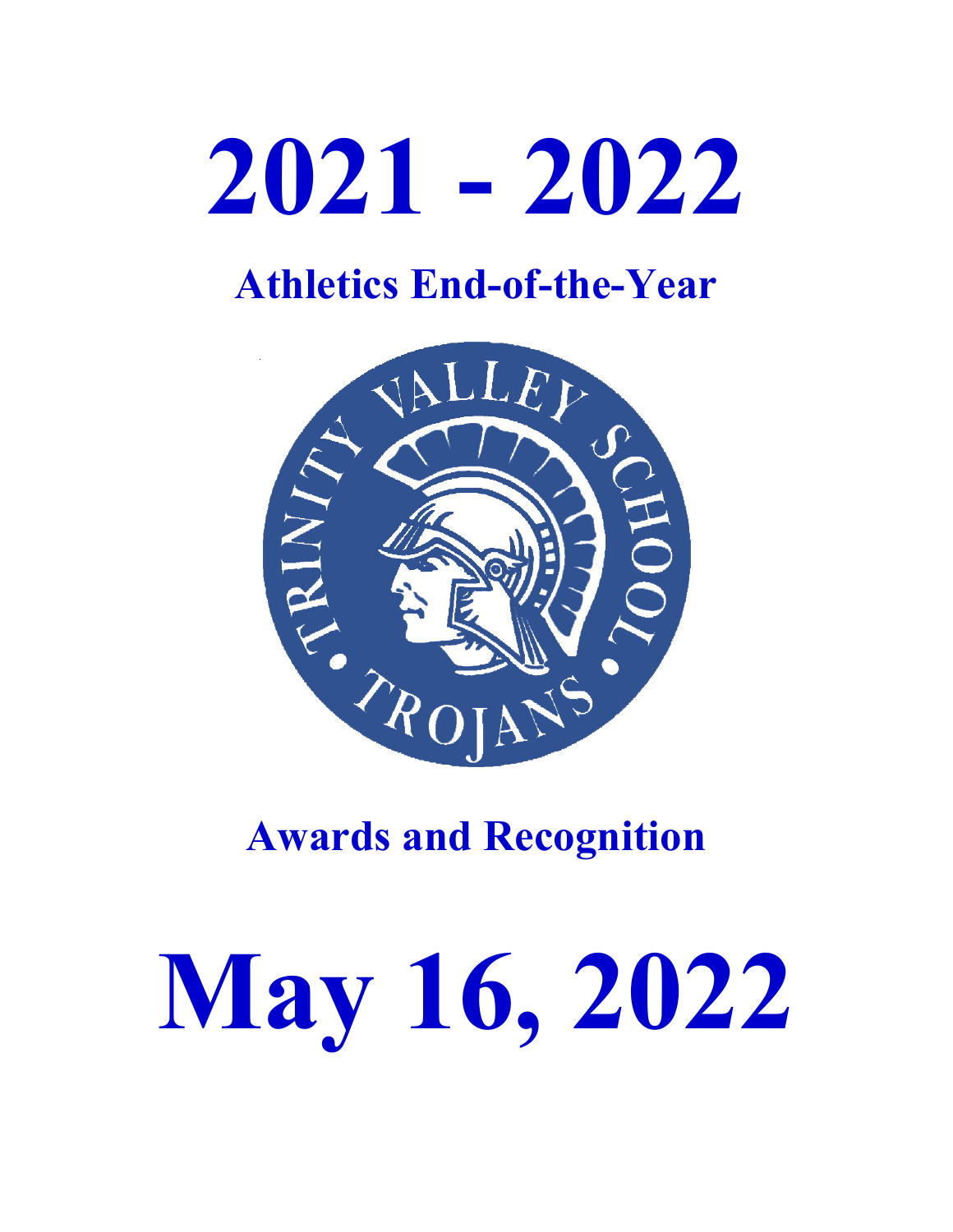#### **First-time Letter Winners:**

*Becca Bernardy Cheer Madison Bush Cheer Sophia Hernandez Cheer Sophie Mock Cheer Lauren Booher Cross Country Jimmy Rosell Cross Country Alex Siede Cross Country Tejas Sukesh Cross Country Georgia Hoskins Field Hockey Bea Lee Field Hockey Mary Claire Masterson Field Hockey Catherine Mock Field Hockey Rowan Regan Field Hockey Rob Fulghum Football Tucker Howell Football Jacob Mainord Football Gavin Parkhurst Football Grant Pierce Football Cole Richardson Football Stewart Sloter Football Luke Williams Football Rainer Williams Football Audrey Clyma Volleyball Ashlyn Corbin Volleyball Lauren Lynch Volleyball Shaila Sapkota Volleyball Jessica Wu Volleyball Wyatt Byrd Volleyball Sam Looney Volleyball Brett Mills Volleyball Novyn Sek Volleyball Charlie White Volleyball Margaret Aldrich Basketball Claire Cammack Basketball Ella Ferguson Basketball Camille Gracia Basketball Ruthie Mayfield Basketball Ashlyn Moore Basketball*

*Maddie Spence Basketball Courtney McCracken Soccer Cannon Aragon Soccer Cage Bass Soccer Eva Lee Swimming Emilia Mefford Swimming Michael Gallagher Baseball Walker Spence Baseball Arjun Baweja Golf Grant Harlin Golf Philip Pritchett Golf Mary Fahy Golf Stella Klein Golf Olivia Parks Golf Will Hegi Lacrosse Wyatt Horton Lacrosse Jace Kirwan Lacrosse Lane Klein Lacrosse Cole Peninger Lacrosse Nathan Smitherman Lacrosse George Towle Lacrosse Ava Casto Softball Carly Gonzales Softball Sofia Klein Softball Peyton Presnall Softball Sameer Bhatti Tennis AJ Deem Tennis Caden George Tennis Neal Shrestha Tennis Hardie Tucker Tennis Angelyn Mitchell Tennis Kane Aldrich Track & Field Luke Eubanks Track & Field Isabel Johnson Track & Field Ben Ngishu Track & Field Justin White Track & Field Ruby White Track & Field*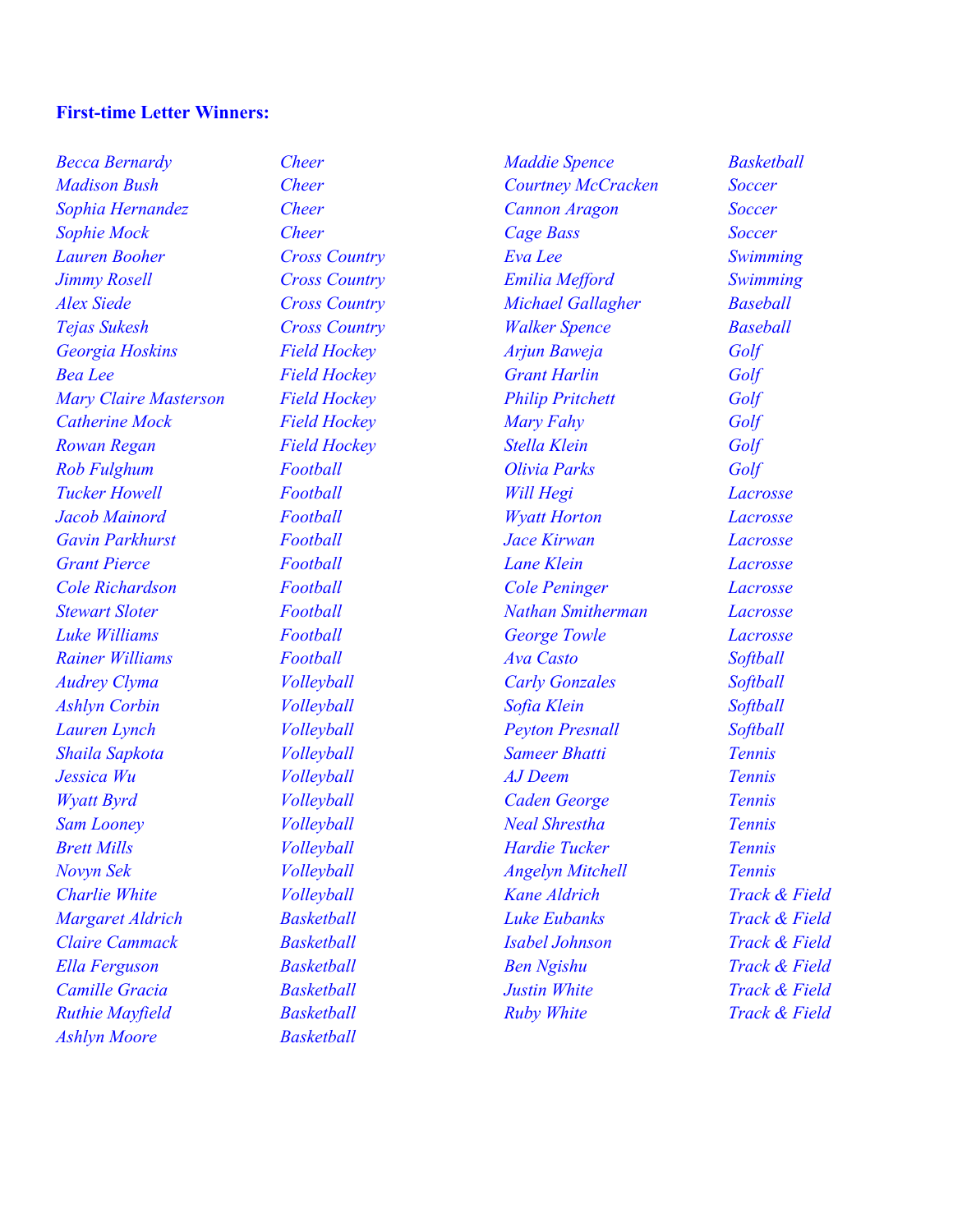### **Captains:**

*Ariana George Cheer Calista Gonzalez Cheer Lia Hoang Cheer Chris Gonzales Cross Country Evan Hagains Cross Country Margaret Lambert Cross Country Ruby Ross Cross Country Sasha Amos Field Hockey Maddie Sankary Field Hockey Jake Hegi Football William Houston Football Will Masterson Football Gage Truelson Football Evan Berg Volleyball Dai Pham Volleyball Eli Johnson Volleyball Brandon Ullmann Volleyball Ella Ferguson Basketball Jane Holloway Basketball Ryne Rodriguez Basketball Brandon Ullmann Basketball*

*Sasha Amos Soccer Lia Hoang Soccer Cate Pritchard Soccer Sacha Chindiwo Soccer Jake Hegi Soccer Drew McKnight Soccer Eloise Dilda Swimming Anna Fahy Swimming Will Masterson Baseball Ryne Rodriguez Baseball Kannon Cobb Lacrosse Paul Poston Lacrosse Gage Truelson Lacrosse Sarah Willmann Softball Adil Bhatti Tennis Tejas Sukesh Tennis Martha Johnston Tennis Caroline Lacina Tennis Chris Gonzales Track & Field Eli Johnson Track & Field Ife Nwoko Track & Field*

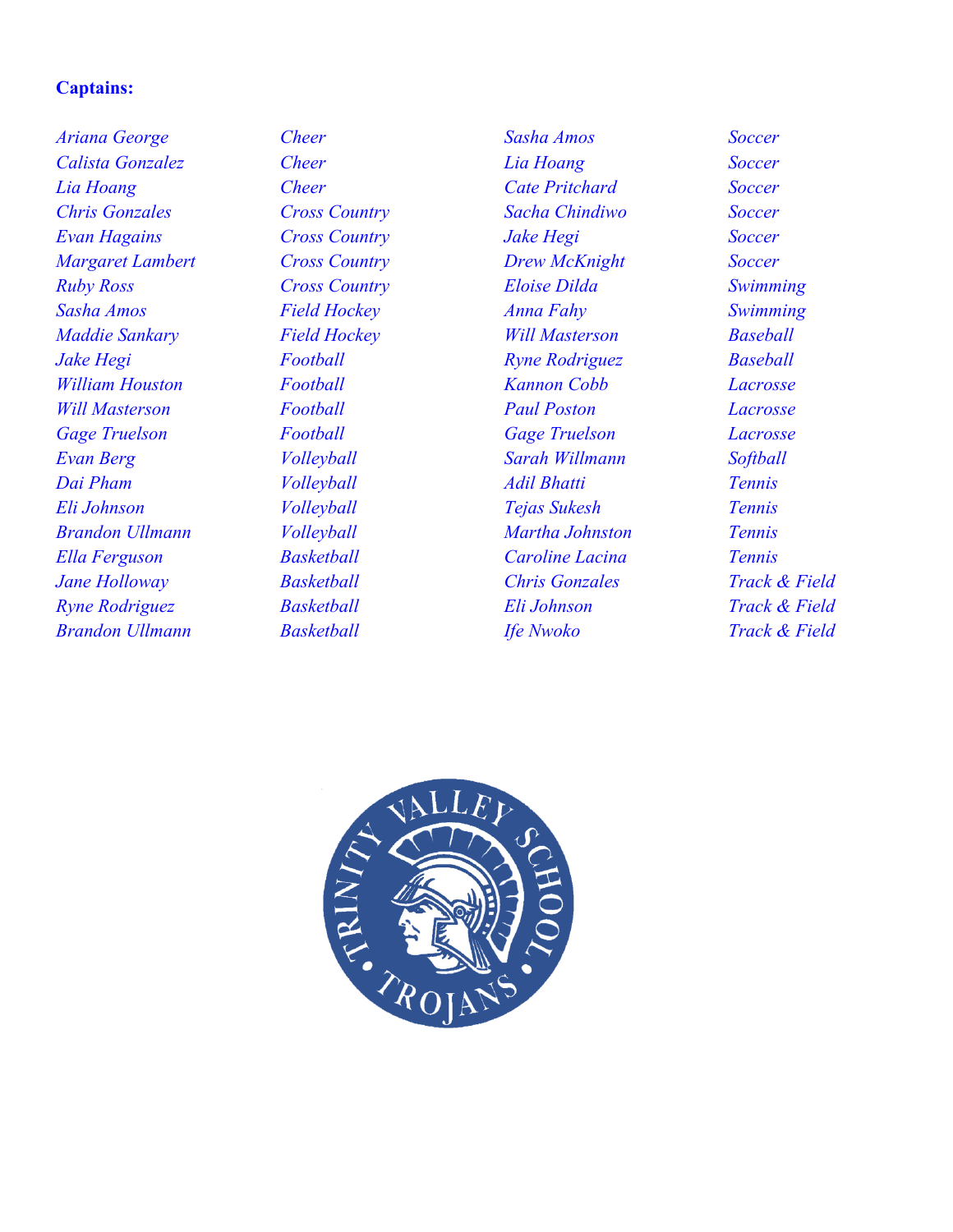#### **All-Zone:**

*Jade Parker Field Hockey Cate Pritchard Field Hockey Maddie Sankary Field Hockey Julia Shaw Volleyball Sammye Unell Volleyball Nate Crider Volleyball Novyn Sek Volleyball Ella Ferguson Basketball Jane Holloway Basketball Eli Looney Basketball Cate Pritchard Soccer Rowan Regan Soccer Tiernan Dunne Soccer AJ Williams Soccer Matthew Bekish Baseball Will Masterson Baseball*

*Ryne Rodriguez Baseball Brooks Sartain Baseball Caroline Carlock Softball Aidan Anderson Tennis Sameer Bhatti Tennis Campbell Mikulencak Tennis Mary Barham Tennis Luke Eubanks Track & Field Chris Gonzales Track & Field James Hart Track & Field George Kalpakis Track & Field Courtney McCracken Track & Field Ife Nwoko Track & Field Novyn Sek Track & Field Justin White Track & Field*

#### **All-SPC:**

*Sasha Amos Field Hockey Ellie Grau Field Hockey William Houston Football Carter Lea Football Gage Truelson Football Dai Pham Volleyball Eli Johnson Volleyball Brandon Ullmann Volleyball Ella Ferguson Basketball Ryne Rodriguez Basketball Sasha Amos Soccer Macy Williams Soccer Sacha Chindiwo Soccer Will Masterson Baseball*

*Ryne Rodriguez Baseball Brooks Sartain Baseball Sam Bumgardner Golf Ben Selkirk Golf Kannon Cobb Lacrosse Duncan Holloway Lacrosse Charlie Joslin Lacrosse Paul Poston Lacrosse Sarah Willmann Softball Megha Duvvuri Tennis Martha Johnston Tennis Adil Bhatti Tennis AJ Deem Tennis James Hart Track & Field*

## **Trojan Award**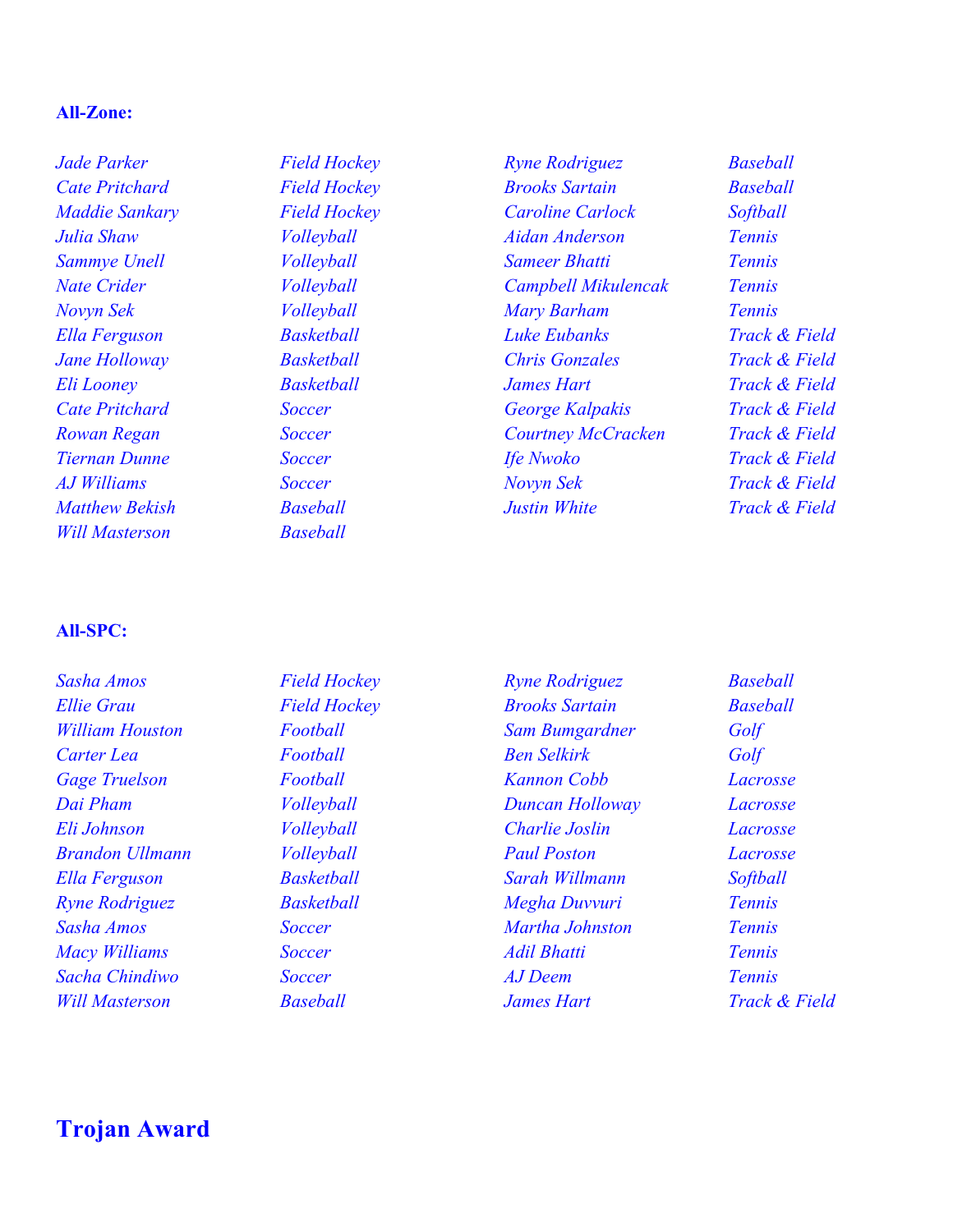The Trojan Award is given to every male and female athlete that meets the following criteria in the area of athletics:

- participates in three sports each during their sophomore, junior and senior year
- must letter in each sport their senior year

| Jake Hegi              | Football            | <b>Soccer</b>     | Lacrosse        |
|------------------------|---------------------|-------------------|-----------------|
| <b>William Houston</b> | Football            | <b>Basketball</b> | Lacrosse        |
| Charlie Joslin         | Football            | <b>Basketball</b> | Lacrosse        |
| <b>Cate Pritchard</b>  | <b>Field Hockey</b> | <b>Soccer</b>     | Golf            |
| <b>Brandon Ullmann</b> | Volleyball          | <b>Basketball</b> | <b>Baseball</b> |
| Josh Williams          | Football            | <b>Soccer</b>     | Lacrosse        |

## **Athletic Department Special Awards:**

### **The Melanie Rosen Fan of the Year Award**

The Melanie Rosen Fan of the Year Award is presented to a non-student who is a special friend of Trinity Valley School sports and whose unqualified loyalty extends to the total sports program and is ever present in defeat as well as in victory. **Mr. and Mrs. Joe Regan** 

#### **The Dennis Fleming Award**

The Dennis Fleming Award is presented to a Trinity Valley School faculty member recognized for his or her enthusiasm, assistance, and overall support towards the athletic endeavors of TVS students.

#### **The Schumacher/Kyle Family Distinguished Coach Award**

The Schumacher/Kyle Family Distinguished Coach Award is given to the member of the athletic department who had the greatest impact on the lives of the current year's senior varsity athletes.

#### **The Jan Butner Memorial Award**

The Jan Butner Memorial Award is given to the junior student who best displays the qualities of enthusiasm, dedication, and class in the support of athletics.

#### **The Dr. Bill Neil Sportsmanship Award**

Presented to the athlete who best exemplifies the highest ideals of sportsmanship, enthusiasm, fair play, dedication, integrity, and loyalty to the team.

#### **The Jack Remualdo Award**

Presented to the Trinity Valley School student most representing the qualities of personal integrity, kindness, and dedication through demonstrated leadership skills and excellence in academics.

#### **Gage Truelson**

### **The Madhu Saty Outstanding Senior Student Athlete Award**

The Trinity Valley School Outstanding Senior Athlete Award is presented to an outstanding male and female senior athlete based on their overall contribution to the TVS athletic program.

#### **Sasha Amos/Ryne Rodriguez**

**Pepa Regan/Macy Williams**

**David Hammons/Eli Johnson**

## **Chris Cobb**

**Tim Vasquez**